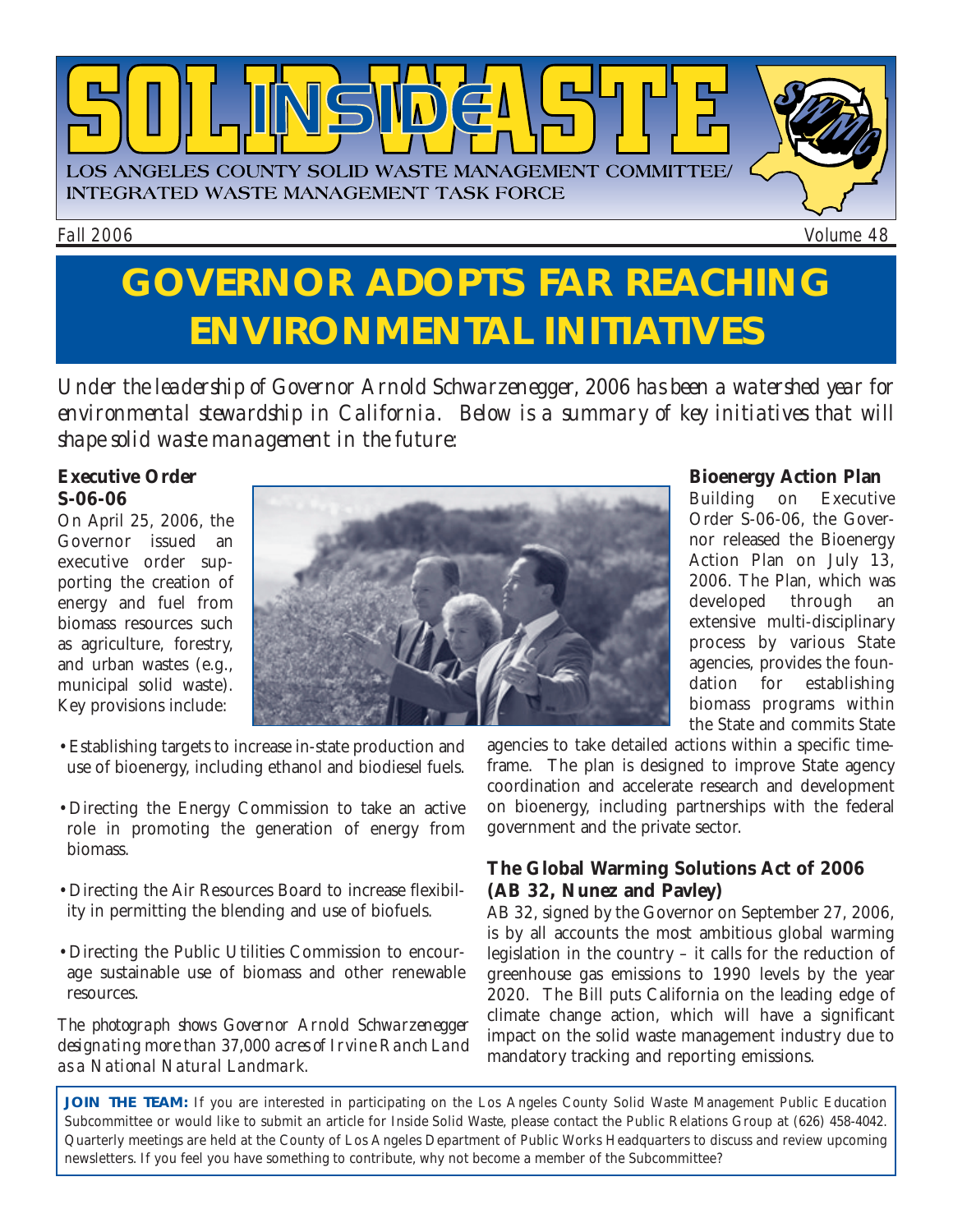#### **California Integrated Waste Management Board Meeting**

**November 15, 2006, at 9:30 a.m. Riverside County Administrative Building County Chambers 4080 Lemon Street, Riverside, CA 92501** 





Page 2, *Inside Solid Waste,* Fall 2006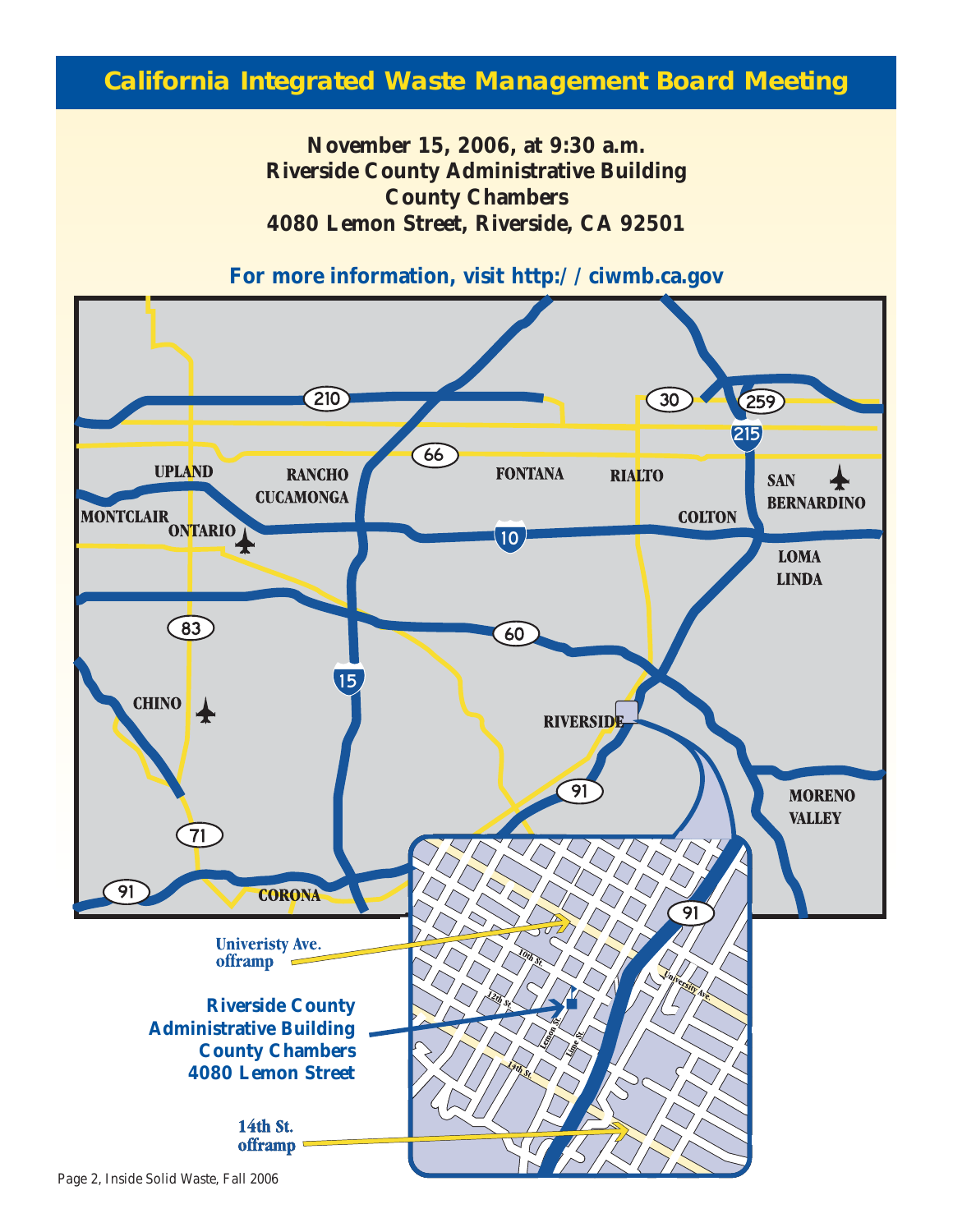### **The City of Los Angeles and L.A. Unified School District Recycling Partnership**

The City of Los Angeles has partnered with Los Angeles Unified School District (LAUSD) Office of Environmental Health and Safety (OEHS) to provide a free curbside Blue-bin Recycling Program to all LAUSD elementary schools - including charter & magnet schools - located within the City limits. If fully implemented by elementary schools, this program will divert thousands of additional tons of paper, plastic, and other recyclables and may potentially save LAUSD an estimated \$2 million or more in collection costs each year.

This program is an extension of the citywide residential curbside Blue-bin Recycling Program operated by the City's Bureau of Sanitation. Each participating school receives a total of seven 60-gallon or 90-gallon blue recycling bins, which are serviced weekly. The school also receives, as needed, smaller 12-gallon recycling containers for classrooms and offices from OEHS. There is no cost to the schools.

Students, teachers, and staff are asked to collect various recyclables in the smaller 12-gallon containers and empty the contents into one of seven blue recycling bins. The blue recycling bins are strategically placed in different locations of the school for easy access. Once a week, either the night before or early in the morning on trash collection day, a designated person at the location rolls the blue recycling bins to the curbside to be serviced.

The original pilot for this program began in 2001 with a total of ten elementary schools located in various parts of the City, but was not implemented citywide due to a number of challenges. In fall 2005, staff from the Bureau of Sanitation

and LAUSD discussed various solutions to overcome existing impediments to this program and agreed to restart the

joint recycling program with the goal of making recycling readily available to all LAUSD elementary schools located within the City.

By the end of 2005, this program restarted with a total of 11 LAUSD elementary schools. Currently, as of August 2006, this program promises to be a great success with a total number of participating schools expanding to 65 with the addition of 137 schools in the pipeline. Once fully implemented, the estimated total number of participating elementary schools will be over 400.

As an educational supplement to the Joint City-LAUSD Blue-bin Recycling Program, staff regularly schedules and provides recycling presentations to 3rd, 4th, and 5th grade classes in both public and private elementary schools, with priority given to participating schools. On a voluntary basis, teachers and/or principals may request classroom presentations for their students. The presentation is about 30 minutes long and provides important information on general concepts of recycling and waste management, including the three R's: Reduce, Reuse, and Recycle. Many promotional items are distributed as prizes during the presentations. As of August 2006, a total of 185 recycling presentations were provided to nearly 6,000 students.

Fall 2006, *Inside Solid Waste,* Page 3

at (213) 485-3903.

To enroll in the Joint City-LAUSD Blue-bin Recycling Program or to sched-

ule a classroom recycling presentation, please contact the program manager, Mark Shin,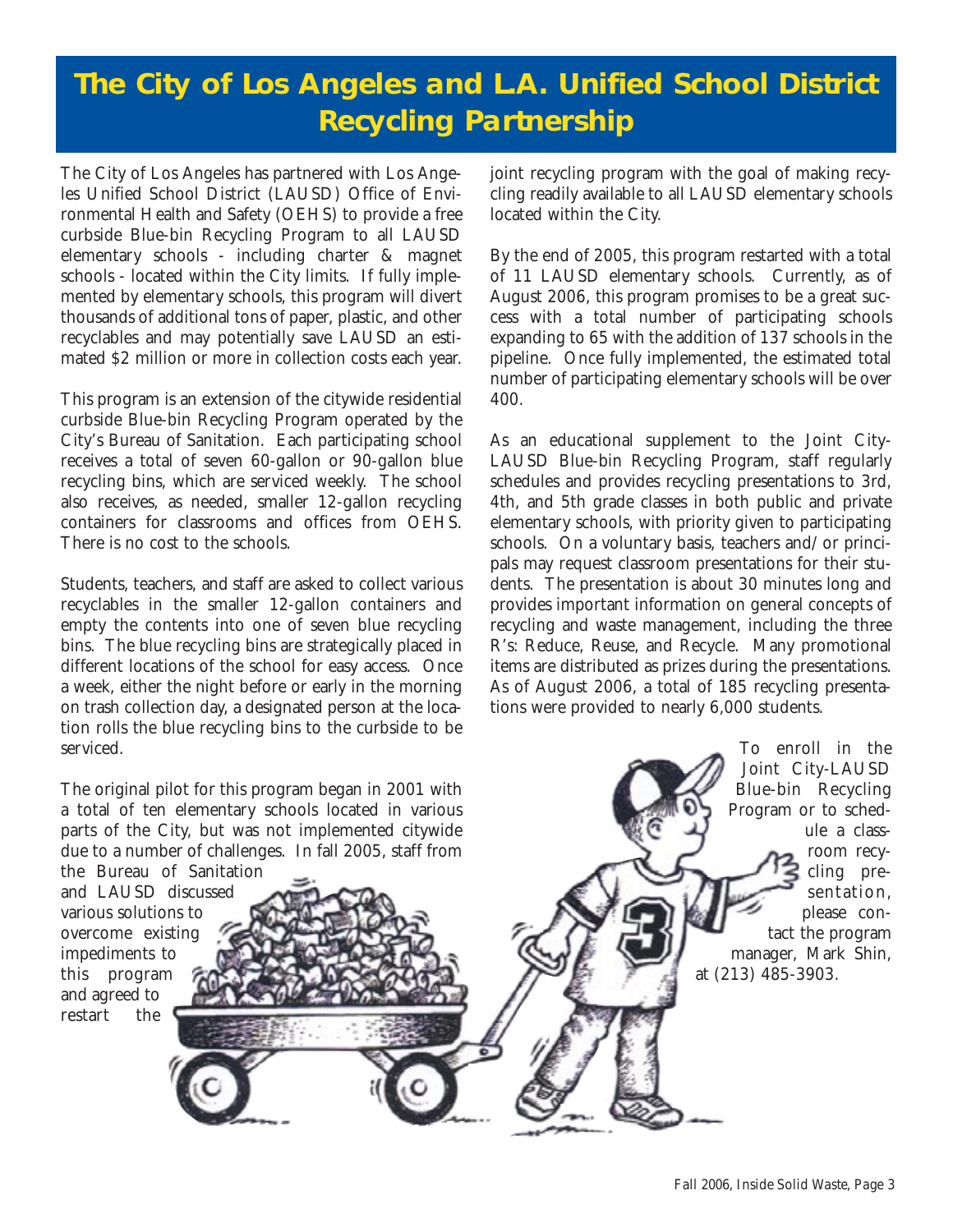#### **LEGISLATIVE UPDATE**

The Task Force continuously monitors and analyzes pending legislative bills and takes action on those proposals that may have an impact on the solid waste management community. The following table provides a list of some of the legislative proposals that the Task Force took a position on during the second half of the 2005-06 legislative session:

| <b>Bill Number</b>        | <b>Task Force Position</b> | <b>Status</b> | <b>Task Force Summary</b>                                                                                                                                                                                                                                                                                                               |
|---------------------------|----------------------------|---------------|-----------------------------------------------------------------------------------------------------------------------------------------------------------------------------------------------------------------------------------------------------------------------------------------------------------------------------------------|
| AB 32                     | Oppose, unless amended     | Chaptered     | Reduces statewide greenhouse gas emissions to<br>1990 levels by 2020. The Task Force opposed<br>this bill because there were no provisions to<br>reimburse local governments.                                                                                                                                                           |
| AB 1688<br>and<br>AB 1980 | Support both               | Chaptered     | Authorizes illegal dumping officers to enforce<br>illegal dumping laws and the power to arrest.                                                                                                                                                                                                                                         |
| AB 1992                   | Support                    | Chaptered     | Provides additional tools to local governments to<br>address illegal dumping and replaces the term<br>"garbage" with the broader term "solid waste."                                                                                                                                                                                    |
| AB 2253                   | Support                    | Chaptered     | Authorizes a court to impound a vehicle used to<br>illegally dump waste for a period up to six<br>months.                                                                                                                                                                                                                               |
| AB 2296                   | Support, if amended        | Chaptered     | Requires the Waste Board to study financial assur-<br>ance mechanisms for post-closure maintenance of<br>landfills.                                                                                                                                                                                                                     |
| AB 2449                   | Oppose                     | Chaptered     | Requires in-store collection of plastic bags for<br>recycling. The Task Force opposed this bill<br>because it usurps local control.                                                                                                                                                                                                     |
| SB 369                    | Support                    | Chaptered     | Extends the existing law to authorize the Waste<br>Board to award grants to local governments utilizing<br>rubberized asphalt concrete through 6/30/2010.                                                                                                                                                                               |
| SB 1305                   | Support                    | Chaptered     | Prohibits disposal of home-generated sharps in<br>waste collection containers.                                                                                                                                                                                                                                                          |
| SB 1368                   | Oppose, unless amended     | Chaptered     | Prohibits electric utilities from entering into long-<br>term contracts for electricity purchases unless the<br>source meets greenhouse gas emission standards.<br>The Task Force opposed this bill because it created<br>a double standard for facilities that generate elec-<br>tricity from biomass, biogas, or landfill gas energy. |
| SB 1778                   | Oppose                     | Dead          | Proposed to disallow diversion credit for green<br>waste used as a landfill alternative daily cover.                                                                                                                                                                                                                                    |
| SB 1835                   | Support                    | Vetoed        | Proposed to prohibit an enforcement agency from<br>issuing a Solid Waste Facility Permit (and the Waste<br>Board from concurrence) to a solid waste facility<br>approved by a local initiative measure, unless cer-<br>tain conditions are met.                                                                                         |

For more information on these bills or copies of related Task Force letters, please visit our website, <www.lacountyiswmtf.org,>or contact Coby Skye of the Los Angeles County Department of Public Works at (626) 458-5163, M–Th , 7 a.m. – 5:30 p.m., or Mike Mohajer of the Task Force at 909-592-1147.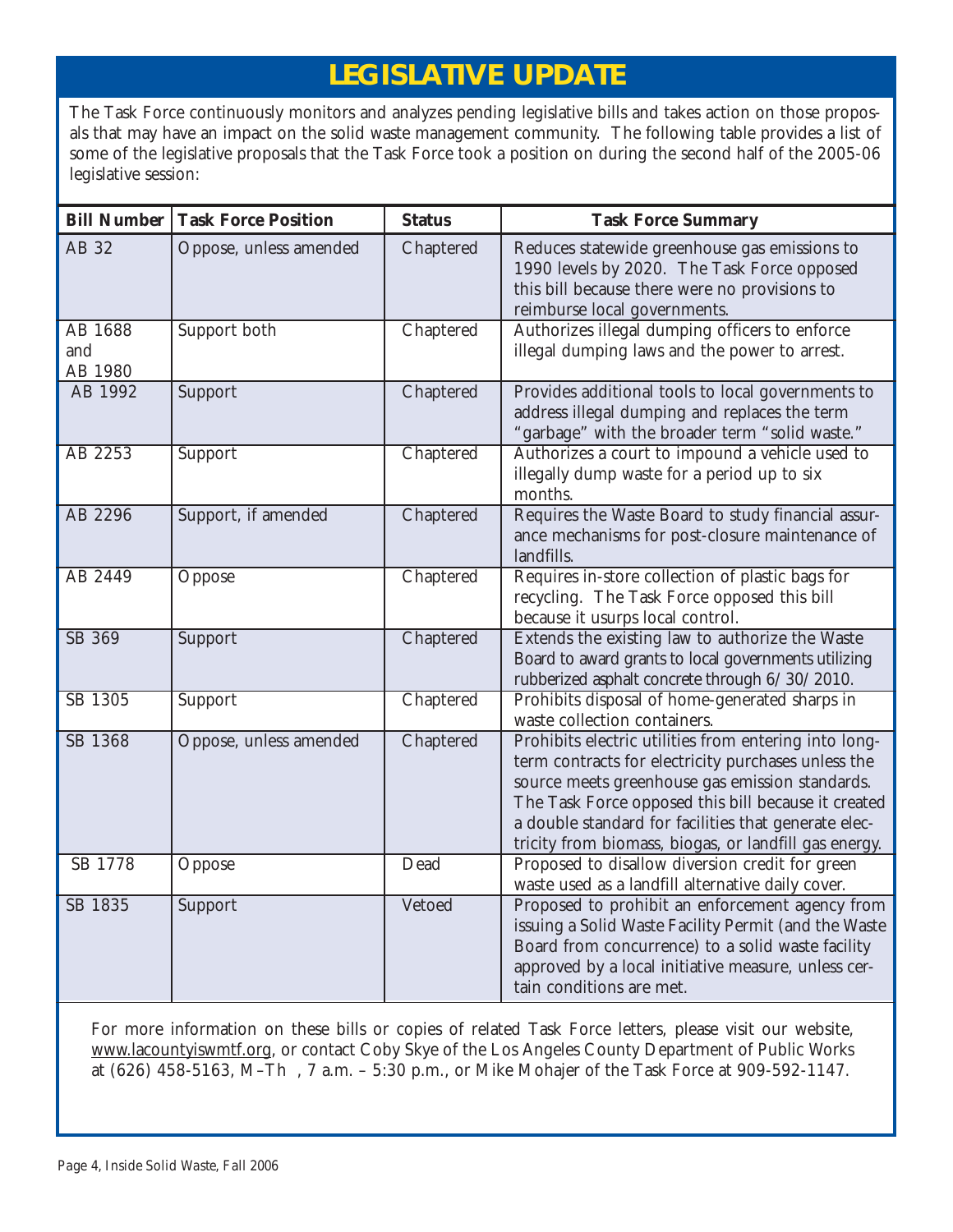#### **DISTINGUISHED GENTLEMEN TALKED TRASH**

At its July 20, 2006, meeting, the Task Force recognized the distinguished former Mayor of West Covina Mr. Joe Massey and fomer West Covina Councilmember Mr. Ben Wong for their outstanding contributions to the Task Force. The discussions and decisions they participated in helped shape public policy regarding solid waste issues in Los Angeles County.

Mr. Massey represented the Institute of Scrap Recycling



Industries, Inc. (ISRI), California Chapter, for more than 17 years and has dedicated more than 46 years to recycling and diverting waste from landfills. He served as the Executive Director of ISRI, created Massey Recycling

Consultants, and worked for Alpert and Alpert Iron and Metal. Mr. Massey stated: "I joined the Task Force during a time when local governments began to recognize the benefits and possibilities of recycling. I recognized recycling was a method of environmental protection sooner than many solid waste handlers." He hopes that he leaves the Task Force and the public with a greater understanding of the recycling industry. Mr. Massey retired in August 2006, and his plans include light traveling and spending time with his family.

Mr. Wong was appointed by the League of California

Cities, Los Angeles Division, in June 1997, while serving as a Councilmember for the City of West Covina. His service to the City spanned from April 1992 to December 2005. Mr. Wong stated: "My involvement with



solid waste issues of BKK Landfill and the collective work of the Task Force is gratifying as it touches the lives of the people in my community." He is currently working in Orange County for the League of California Cities.

The Task Force thanks these distinguished gentlemen for their dedication and service. Their contributions to the work accomplished by the Task Force have been of value in addressing the solid waste management needs of residents and businesses in the County.

#### **SUSTAINABILITY ON A ROLL IN SANTA MONICA**

The City of Santa Monica, named one of the five most sustainable cities in the country, is advancing its sustainable environmental policies with a ban on styrofoam and non recyclable plastic containers. These products have existed in the environment for decades, this is an effort to reduce ocean and beach pollution and reduce unnecessary landfill use. It is also an invitation to other cities to follow suit to help protect the Santa Monica Bay.

The City recognized that this ban will have an impact upon local merchants. A survey of businesses indicated that the ban may cost nothing or may cost up to \$30,000 per business. A ban enacted in Malibu reportedly cost local merchants to switch to more recyclable packaging such as paper, plastic, and tinfoil. While the economic impact is unclear, Santa Monica is providing a hardship exemption for those most heavily impacted.

Because of the uncertainty of the impacts, the City Council requested a review of the ordinance in two years to evaluate the impacts and compliance with the ordinance.

It is also not clear if the ban will affect Santa Monica beaches, since most foam pollution is produced from runoff streaming into storm drains from around the county. To counter this impact, the City of Santa Monica's Environmental Programs Division headed up to lifeguard tower #22 for the all-volunteer 22nd Annual Coastal Cleanup Day on Saturday, September 16.

For more information, contact Laura Cronin, City of Santa Monica, at Laura[.Cronin@smgov.net.](Cronin@smgov.net.)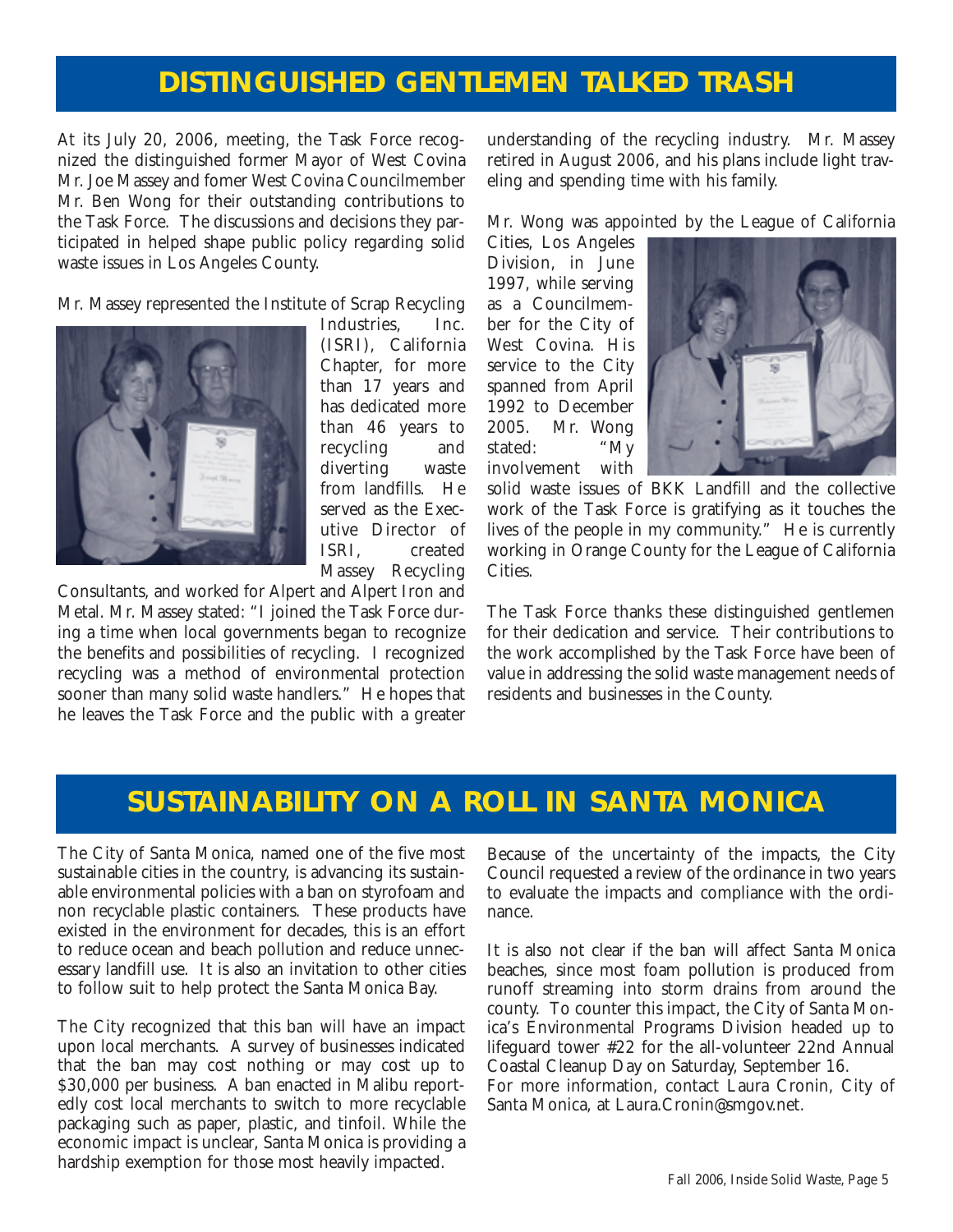# **Geared Up for U-Waste**

In February 2006, new State regulations were adopted prohibiting universal waste from being disposed in landfills. Universal waste includes household batteries, electronic devices, fluorescent light tubes, and mercury containing thermostats. In response, the County of Los Angeles expanded its efforts to inform and educate residents about this regulation and available avenues for properly disposing of these wastes, such as its weekly Household Hazardous Waste and Electronic Waste (HHW/E-Waste) Collection events.

To spread the word, letters were mailed to waste haulers and cities notifying them of the requirements and requesting they notify their customers. Announcements are placed in weekly newspaper advertisements for each collection event. Announcements and information on Uwaste is also available on the County's 888CleanLA.com website, and information is added to all flyers and schedules. To help residents save their household batteries for recycling at the next roundup, small collection bags are also given to event participants.

Over 2 million pounds of U-waste was collected within the period of July 2005 through June 2006. The County's proactive efforts in collecting U-waste prior to the new ban made it a smooth transition as it geared up for the anticipated increase. Since the ban, the County experienced an increase of 7.5 percent of U-waste collected. As residents become even more aware of the ban, the County anticipates further increase in the amounts collected.

Besides the weekly collection events, Los Angeles County residents can also utilize the City of Los Angeles' perma-

nent collection centers where U-waste is accepted. Many private E-waste collection companies have also held free collection events in various communities in Los Angeles County. To expand its services to the residents, the County also plans to build permanent collection centers and add other convenient methods for collection of U-waste and other HHW.

For more information regarding the County's HHW/E-Waste Collection Program, please visit [www.888CleanLA.com](http://ladpw.org/epd/) or call the County hotline at 1(888) CLEAN LA.

#### **FINANCIAL ASSURANCE FOR LANDFILLS: UPDATE**

**WASTE UNIVERSAL**

Currently, State regulations require three types of financial assurances for municipal solid waste landfills.

● **Closure Financial Assurance** — covers the costs associated with closing the landfill.

● **Post-closure Maintenance Financial Assurance** – covers the costs for maintaining the landfill 30 years beyond its closure date.

● **Corrective Action Financial Assurance** — covers the remediation costs that are associated with groundwater contamination while the landfill is operating, and during closure or post-closure.

On September 27, 2006, California State Governor Arnold Schwarzenegger signed Assembly Bill 2296 (Montanez) Chapter 504 of the California Statutes of 2006) into law. The new law requires the Waste Board to study and adopt regulations (by July 1, 2009) to strengthen the above financial assurance mechanisms in the event that a landfill owner or operator fails to meet its legal obligations to fund post-closure maintenance or corrective action (including repair of the environmental control systems) during the post-closure period.

Similarly, on July 18, 2006, the Waste Board initiated the rulemaking process to clarify and update financial assurance requirements for closure and post-closure maintenance activities and to further study corrective action requirements at these landfills.

Taken together, the Task Force believes State regulations will strengthen public trust and confidence that funds and resources will be available until a landfill no longer poses a risk to public health and safety, and the environment even if a landfill owner/operator defaults on his/her obligations. Because this issue is a high priority, the Task Force will continue to monitor the progress of implementation and keep our readers apprised of any new developments.

For more information, please contact Siya Araumi of the County of Los Angeles Department of Public Works at (626) 458-5163, M-Th, 7 a.m. - 5:30 p.m.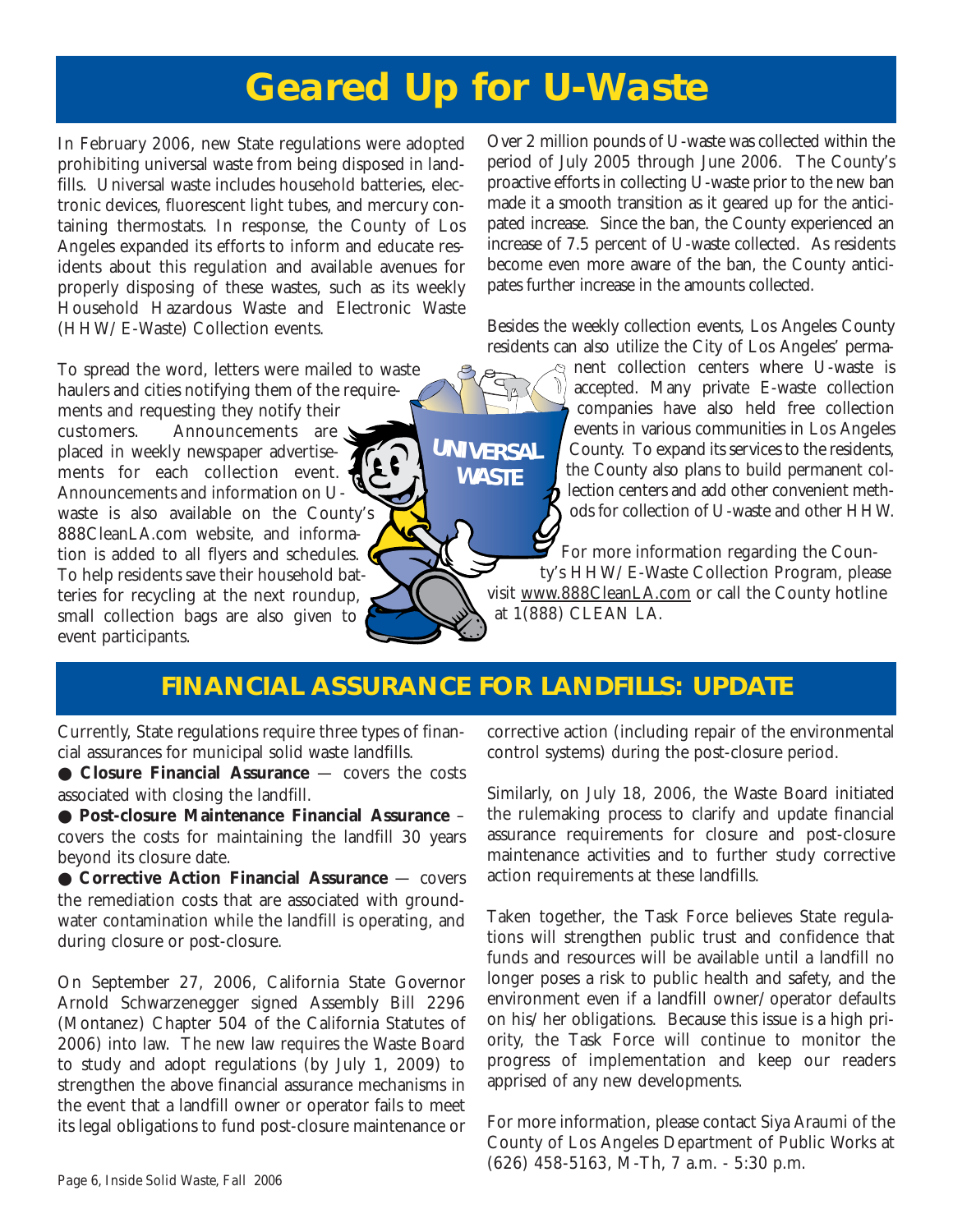Hazardous waste can be taken to any of these locations. Electronic waste will also be accepted. Call 1-800-98-TOXIC or 1 (888) CLEAN-LA for more information.

**Gaffey Street Collection Center 1400 N. Gaffey St. San Pedro, CA 90021 [Open Friday, Saturday, and Sunday 9 a.m. - 3 p.m.](http://www.lacity.org/san/safe-gaffey.htm)**

**Hyperion Treatment Plant 7660 W. Imperial Highway, Gate B Playa Del Rey, CA 90293 [Open Saturday and Sunday 9 a.m. - 3 p.m.](http://www.lacity.org/san/safe-htp.htm)**

**Washington Boulevard collection center 2649 E. Washington Blvd. Los Angeles, CA 90021 [Open Friday, Saturday, and Sunday 9 a.m. - 3 p.m.](http://www.lacity.org/san/safe-washington.htm)**

**Randall Street S.A.F.E. Center 11025 Randall St. Sun Valley, CA 91352 [Open Saturday, Sunday, and Monday 9 a.m. - 3 p.m.](http://www.lacity.org/san/safe-randall.htm)**

**UCLA location 550 Charles E. Young Dr. West Los Angeles, CA 90095 [Open Thursday, Friday, and Saturday 8 a.m. - 2 p.m.](http://www.lacity.org/san/safe-ucla.htm)**

**Los Angeles/Glendale Collection Center 4660 Colorado Blvd. Los Angeles, CA 90039 Open Saturday and Sunday 9 a.m. - 3 p.m.**

**Antelope Valley Environmental Collection Center Antelope Valley Public Landfill 1200 West City Ranch Road Palmdale CA, 93551 [Open 1st and 3rd Saturday each month 9 a.m. - 3 p.m.](http://ladpw.org/epd/avecc/index.cfm)**

#### **TASK FORCE MEETINGS Meetings will be held at the County of Los Angeles Department of Public Works Headquarters, 900 South Fremont Avenue, Alhambra.** For information<br>For information For information Frias<br>call Christine Frias For Christille 3565,<br>call Christille 3565,<br>at (626 1 a.m. at  $6207$  a.m.  $5:30$  p.m. **November 16**

**December 21 (tentative) January 18**

**All meetings are scheduled for 1 p.m. in Conference Room C.**

# **What's Up?**

**HHW ROUNDUPS** are open from 9 a.m. to 3 p.m. unless otherwise indicated. For more information, call the County of Los Angeles Department of Public Works, at **1 (888) CLEAN-LA (253-2652).** For information about City of Los Angeles events call, **1 (800) 98-TOXIC (988-6942).**

| Nov. 11  | El Segundo - Raytheon Corporation<br>Parking Lot G<br>Hughes Way of of Sepulveda Blvd.<br>(enter from Hughes Way)           |
|----------|-----------------------------------------------------------------------------------------------------------------------------|
| Nov. 18  | Monterey Park - East Los Angeles College<br>Stadium Parking Lot<br>Bleakwood Ave, and Floral Dr.<br>(enter from Floral Dr.) |
| Dec. $2$ | Malibu - Malibu Civic Center<br>23519 West Civic Center Way (Rear Parking Lot)<br>(enter from Cross Creek Rd.)              |
| Dec. $9$ | Lomita - Lomita City Hall Parking Lot<br>24300 Narbonne Ave.                                                                |
| Dec. 16  | La Verne - Brackett Field<br>Fairplex Dr. and West McKinley Ave.<br>(Enter from Fairplex Dr.)                               |
| Jan. 6   | <b>Bell Gardens - John Anson Ford Park</b><br><b>Baseball Field Parking Lot</b><br>Park Lane east of Garfield Ave.          |
| Jan. 27  | Hermosa Beach - Clark Stadium<br>Valley Dr. between 6th & 11th Streets                                                      |
| Feb.3    | Claremont - Claremont Corporate Yard<br>1616 Monter Vista Ave.                                                              |

- Feb. 17 **Gardena**  Hitco Carbon Composites 1551 West 139th St.
- Feb 24 **Diamond Bar**  City Streets Gateway Corporate Dr. 1300 Block of Bridge Gate Dr.

# **ANNOUNCEMENT**

**Looking for up-to-date information about the Task Force?**

*Visit www.lacountyiswmtf.org where you can find agendas, meeting minutes, and copies of the Inside Solid Waste newsletter.*